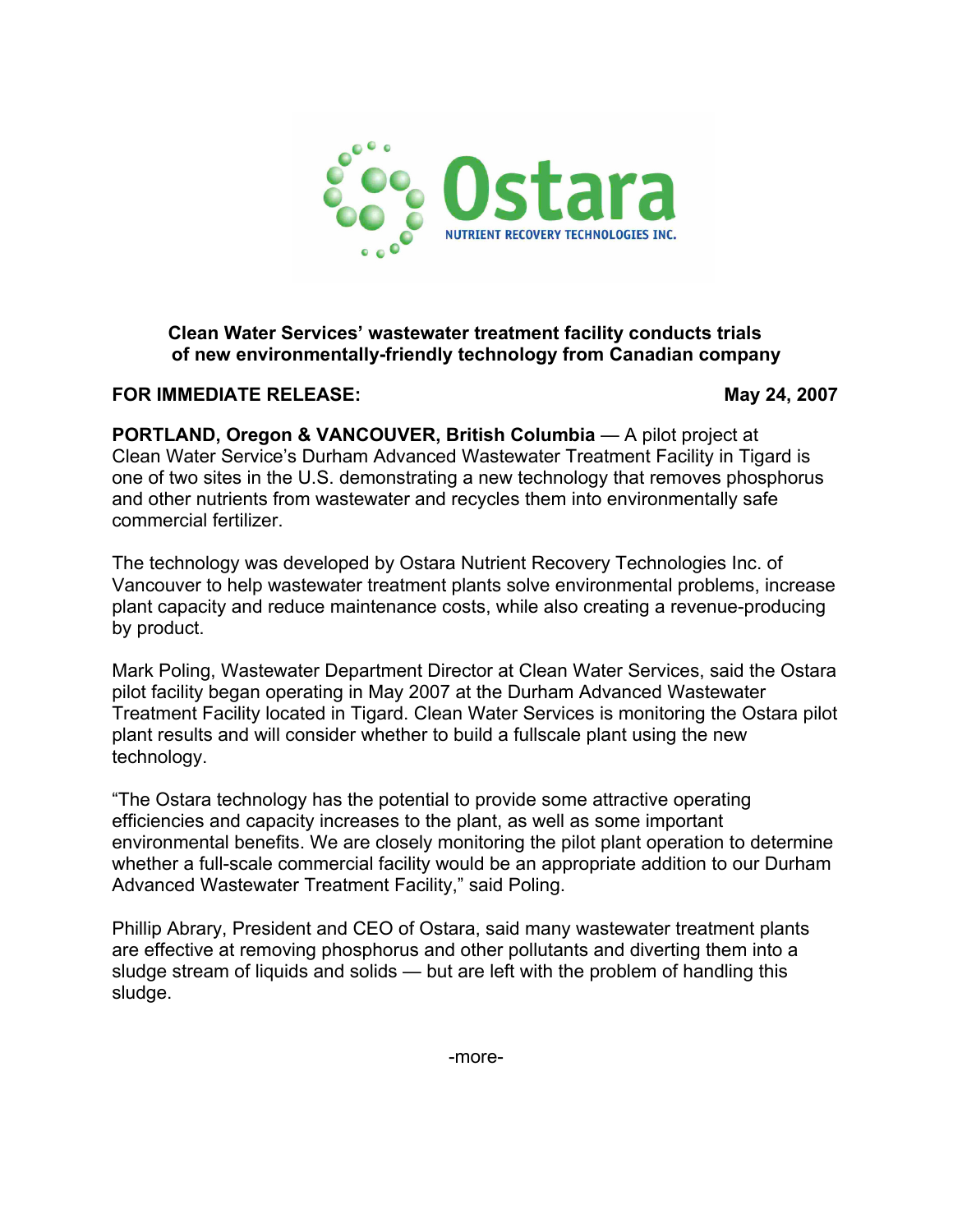Treatment systems typically separate sludge solids from liquids. Treated solids can be recycled as soil amendments, as the Durham facility does. Liquids are typically reprocessed back through the wastewater system, which adds costs to the system by clogging pipes with a concrete-like scale called struvite — the result of phosphorus and ammonia (nitrogen) combining with magnesium —and by consuming up to 25 per cent of the system's capacity.

"Our technology integrates into the treatment system, processes the sludge liquids and recovers phosphorus and other nutrients — and then converts them into a high-quality environmentally friendly commercial fertilizer that can generate revenue for the local utility," said Abrary. "Our pilot plant at Durham has been able to consistently recover more than 90 per cent of the phosphorus and 20 percent of the ammonia that would normally be recycled back to the plant from the solids processing."

Abrary said the first commercial scale plant using his company's technology was commissioned last month in Edmonton, Alberta. As many as 400 municipalities in North America and 500 in Europe are potential customers for the Ostara process.

The fertilizer byproduct from the Ostara process, named Crystal Green™, is the only slow-release fertilizer with a combination of nitrogen, phosphorus and magnesium. Unlike most fertilizers, Crystal Green™ dissolves slowly over a nine month period and therefore is environmentally safe because it does not leach into the water table. Crystal Green™ is an ideal product for turf (golf courses) markets, container nurseries, specialty agriculture and other markets that value slow-release fertilizers.

A commercial-sized Ostara reactor would produce as much as 1,000 pounds of Crystal Green™ per day. The product is dried and bagged on site and is immediately ready for commercial sale. No further processing is required, although for some applications fertilizer distributors may wish to blend Crystal Green™ with other fertilizer components to match the agronomic needs of the crop.

# **About Clean Water Services**

Clean Water Services is a water resource management utility for more than 500,000 people in urban Washington County and small portions of Multnomah County, Clackamas County, Lake Oswego, and Portland. Clean Water Services operates four wastewater treatment facilities, constructs and maintains flood management and water quality projects, and manages flow in the Tualatin River to improve water quality and protect fish habitat. Although Clean Water Services maintains a close working relationship with Washington County government, it is a separately managed and financed public utility.

-more-